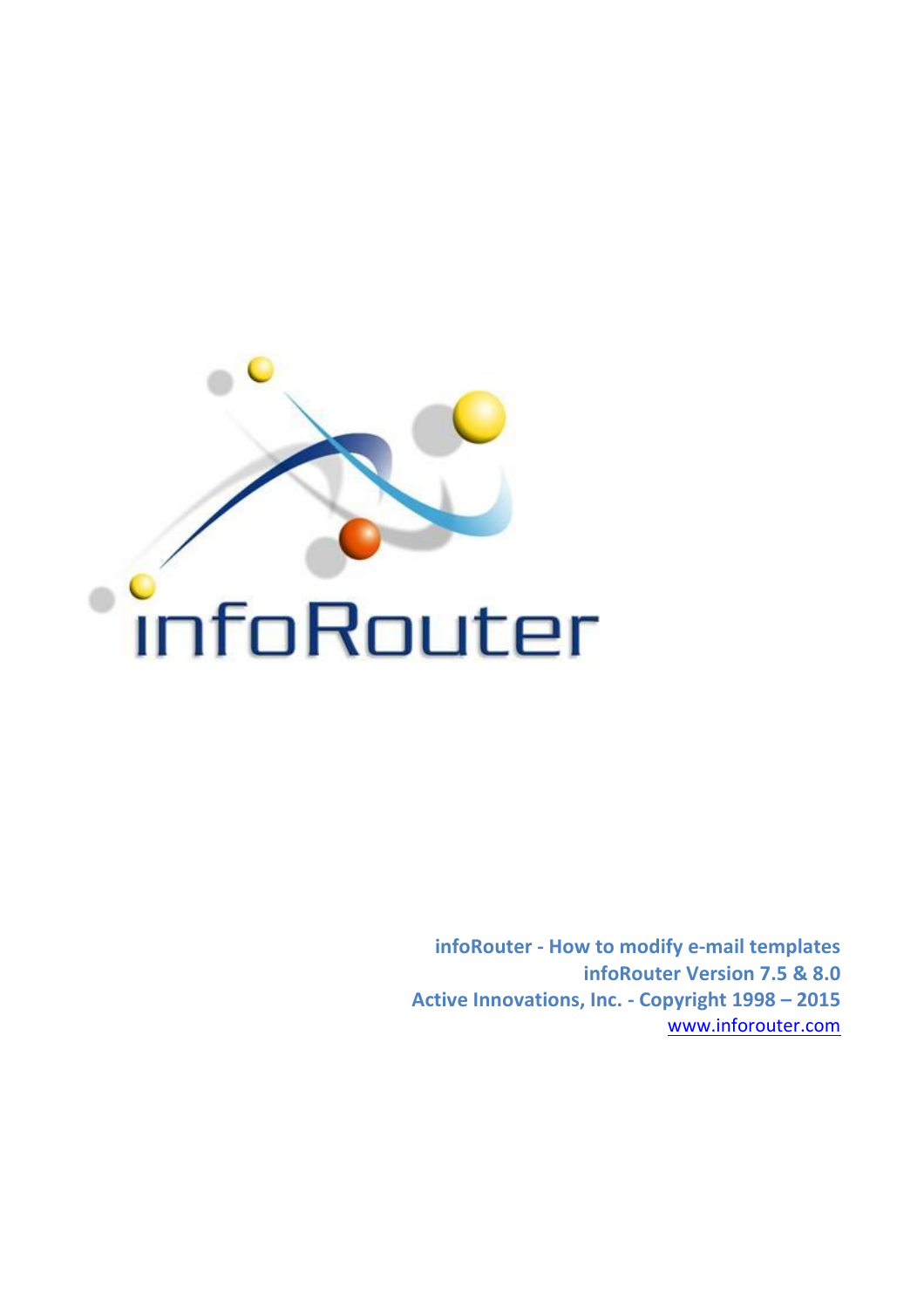infoRouter uses e-mail templates to send out various notifications. These templates are located in the application directory.

By default, the application directory is  $C:\infty$  for outer but this may be different in your case depending on your preferences during the installation of infoRouter on your server. If this directory does not exist, please check other disk locations such as D:\inforouter or E:\inforouter.

The e-mail templates are categorized by language under a sub-directory called "E-mailTemplates"

Navigate to your choice of language.

| <b>Det</b> en                                      |                                                     |                |                                        |
|----------------------------------------------------|-----------------------------------------------------|----------------|----------------------------------------|
| Edit<br>File<br>Tools<br>View<br>Favorites<br>Help |                                                     |                |                                        |
| Back *<br>Search                                   | $\overline{\mathbf{m}}$ .<br>Folder Sync<br>Folders |                |                                        |
| C:\InfoRouter\EmailTemplates\en<br>Address         |                                                     |                |                                        |
| Folders                                            | DomainInvitation.html                               | 99999<br> =    | DomainInvitation.txt                   |
| InfoRouter<br>$\blacksquare$                       | <b>HTML Document</b><br>3 KB                        | ≡<br>$=$       | <b>Text Document</b><br>2 KB           |
| Add-ins<br>$\boxdot$                               |                                                     |                |                                        |
| $\mathbf \mathbf \Xi$<br>Backup                    | ON_APPROVE.html<br><b>HTML Document</b>             | 9999<br>=<br>≡ | ON_APPROVE.txt<br><b>Text Document</b> |
| Catalog<br>Categories                              | 4 KB                                                |                | 3 KB                                   |
| $\boxdot$<br>Config                                |                                                     |                |                                        |
| eMailRoot                                          | ON_CHANGE.html<br>HTML Document                     | Ξ<br>≡         | ON_CHANGE.txt<br><b>Text Document</b>  |
| EmailTemplates                                     | 9 KB                                                |                | 4 KB                                   |
| de                                                 | ON_CHECKIN.html                                     |                | ON_CHECKIN.txt                         |
| en                                                 | <b>HTML Document</b>                                | Ξ<br>F         | <b>Text Document</b>                   |
| es                                                 | 7 KB                                                |                | 3 KB                                   |
| fr<br>اn ر                                         | ON_CHECKOUT.html                                    | 99991<br>=     | ON_CHECKOUT.txt                        |
| Gadgets                                            | <b>HTML Document</b>                                | ≡              | <b>Text Document</b>                   |
| IRMaintenance                                      | 8 KB                                                | Ξ              | 3 KB                                   |
| IRMessages                                         | ON_COMMENT.html                                     |                | ON_COMMENT.txt                         |
| $\mathbf \Xi$<br>Logs                              | HTML Document                                       | Ξ<br>≡         | <b>Text Document</b>                   |
| $\blacksquare$<br>mysql                            | 9 KB                                                | ÷              | 4 KB                                   |
| NotificationQue                                    | ON_DELETE.html                                      |                | ON_DELETE.txt                          |
| Portals<br>$\mathbf \Xi$                           | HTML Document                                       | Ξ<br>≡         | <b>Text Document</b>                   |
| $\blacksquare$<br>ProgramSetups                    | 8 KB                                                |                | 3 KB                                   |
| SearchPages<br>$\blacksquare$<br>Site              | ON_MOVE.html                                        | 9999<br>=      | ON_MOVE.txt                            |
| Temp                                               | <b>HTML Document</b>                                | ≡              | <b>Text Document</b>                   |
| UserProfiles                                       | 4 KB                                                |                | 3 KB                                   |
| ×<br>K<br><b>IIII</b>                              | ON_NEWDOC.html                                      | <del>222</del> | ON_NEWDOC.txt                          |